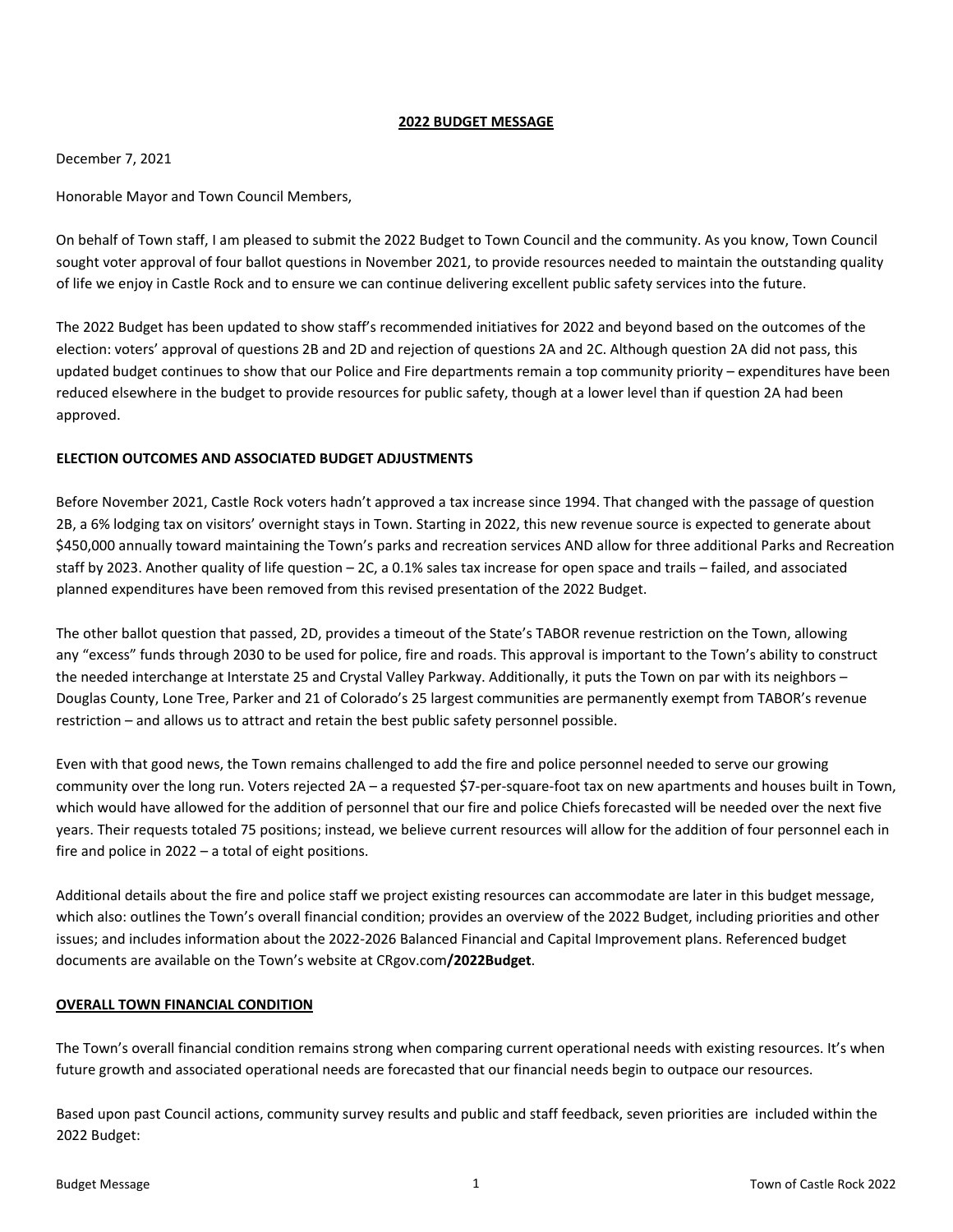- Ensure outstanding public safety Enhance our roads
- 
- 
- Preserve our community character
- 
- Secure our water future Maintain strong Parks and Recreation
- Support economic development Manage Town finances conservatively

The Town continues to earn strong marks from residents in its community surveys, as well as recognitions from various publications and programs for being one of the nation's premier communities. Recent examples include Douglas County's recognition as the second-healthiest community in America in 2021, as well as six other awards related to the Town's safety and great quality of life. Review these honors at CRgov.com**/Recognition**.

The 2022 Budget includes annual growth in sales tax revenue budgeted at 4.5%. Property tax revenue is budgeted at an increase of 5.5%. Accordingly, the Town's mill levy rate will decrease from 1.196 mills to 1.139 mills, due to an overall increase in the valuation of properties within the Town.

A slight decrease to water rates and fees for existing customers will occur in 2022, along with an increase to the maximum allowed amount for growth‐related water system development fees. Inflationary increases are planned for all other development impact fees, as previously approved by Council.

The budget anticipates continued strong residential growth, with 800 single‐family units, 220 multifamily units and roughly 150,000 square feet of commercial development projected in 2022.

### **2021 BUDGET OVERVIEW**

The Townwide budget for 2022 is \$302.1 million. This includes \$142.6 million for capital improvements; \$20.7 million for debt, interfund loans and transfers between funds; and \$138.7 million for operations, including \$18.5 million for annual pavement maintenance. Expected revenues for 2022 are \$257.5 million. The difference between expected revenues and expenditures is attributable to the planned use of \$44.6 million in capital reserves, which is a common and sound practice. The 2022 operating budget is 8.3% greater than the 2021 amended operating budget of \$127.9 million; this increase reflects planned investments in Town operations to meet our growing community's needs and service expectations.

Annual operating revenues are budgeted to exceed annual operating expenditures, meaning the budget is balanced. The 2022 General Fund budget provides for revenues estimated at \$65.8 million and expenditures, including one‐time items, at \$64.7 million, a difference of \$1.1 million. One‐time capital items and transfers, which total \$5.6 million, are included in these expenditures. When factoring out these items, the total anticipated General Fund operating surplus for 2022 is \$7.3 million. The budget maintains operating and debt reserves in all funds consistent with Town Council policies, as well as the required emergency TABOR reserve. As the budget is presented, the General Fund is projected to end 2022 with an unobligated balance of \$19.4 million after meeting reserve requirements.

### **2022 BUDGET PRIORITIES AND ISSUES**

The intent of this budget is to focus resources on the earlier‐listed seven priorities. Following is a list of the priorities and major items planned to support them:

### **1) Ensure outstanding public safety**

- Add four Fire and Rescue positions: four firefighter/paramedics, including one focused on training efforts these positions eventually would serve the future Fire Station 156
- Add four police officers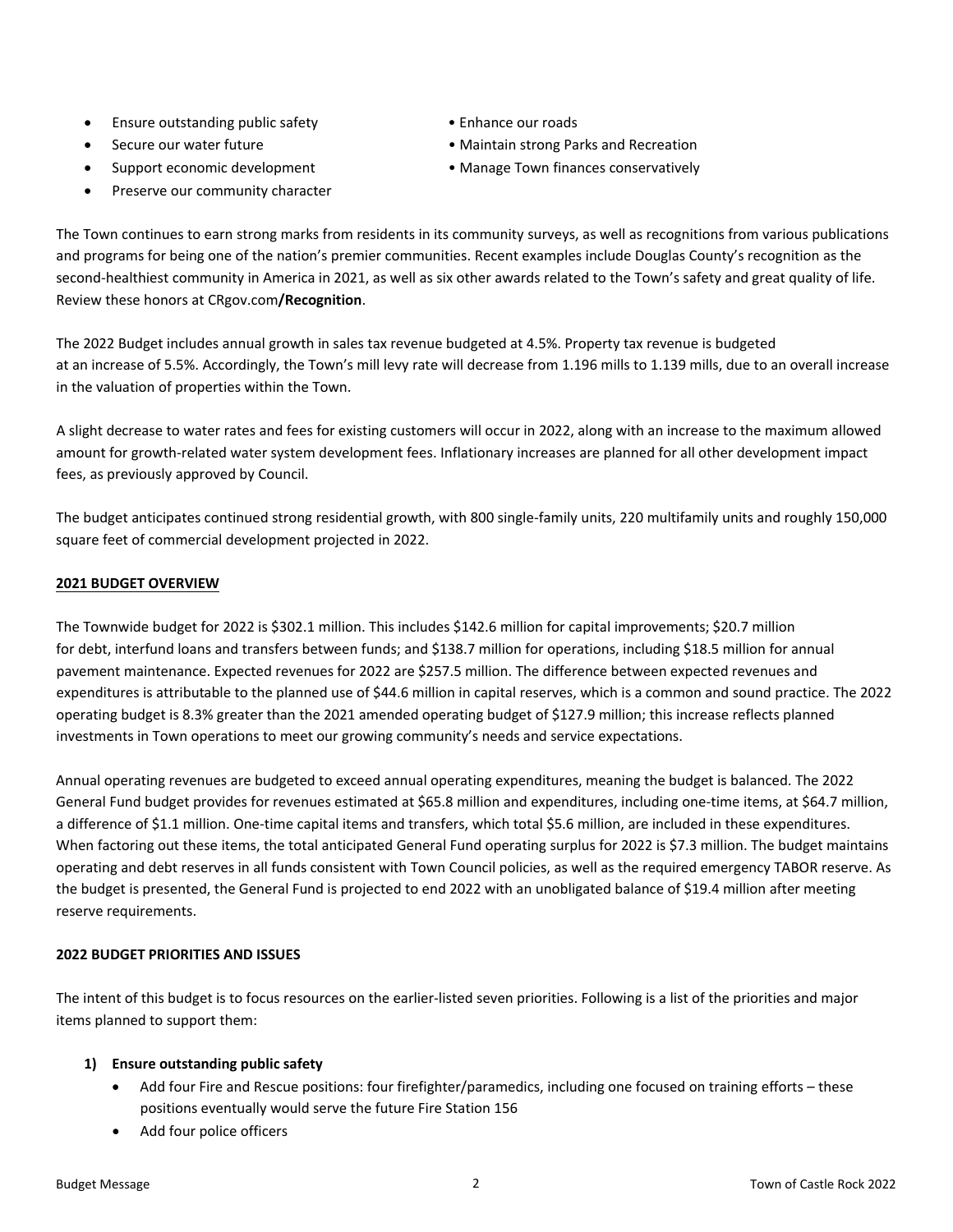Implement an enhanced pay‐for‐performance program to bring public safety employees' compensation more in line with their peers

### **2) Enhance our roads**

- Continue making significant progress on our top infrastructure priority, a new interchange on Interstate 25 at Crystal Valley Parkway, by budgeting \$13.6 million toward the project
- Complete an aggressive annual Pavement Maintenance Program, focused in 2022 on southern Castle Rock, at an estimated 2022 cost of \$18.5 million
- Invest roughly \$24.5 million in 2022 to begin construction of the following projects:
	- o Widen Plum Creek Parkway from Eaton Street to Ridge Road
	- o Widen Ridge Road from Plum Creek Parkway to the "Four Corners" intersection
	- o Complete intersection improvements at "Four Corners"
	- o Widen Crowfoot Valley Road from Knobcone Drive to Macanta Boulevard
	- o Begin intersection improvements at Crystal Valley Parkway and Plum Creek Boulevard
- Add two new positions, an operator and a lead operator, and purchase an asphalt patch truck; the Town added more than 115 lane‐miles of roadway between 2010 and 2020, and these positions will help keep up with that 20% increase in maintainable area

# **3) Secure our water future**

- Continue projects, programs and policies to advance the goal of securing 75% renewable water by 2050; reducing per-capita water consumption to 100 gallons per day; and maintaining affordable rates and fees, including:
	- Construct a pipeline along Newlin Gulch to connect the Town's water system to Rueter-Hess Reservoir and upgrade the Town's reservoirs along Plum Creek
	- Continue advancing long-term water renewable efforts including the imported water projects WISE and Alternative Source of Supply (Box Elder)
	- Undertake construction of a new reservoir, Castle Rock Reservoir No. 2, along Plum Creek at the diversion in Sedalia
	- Begin implementing advanced metering infrastructure
	- Continue water and sewer line rehabilitation projects and upgrades to security, controls and network
	- Add three new positions: a meter technician, a system operator and a plant operator

### **4) Maintain strong Parks and Recreation**

- Construct three segments of the Colorado Front Range Trail to complete the project within Castle Rock
- Replace cardio equipment at the Recreation Center and synthetic turf at Gemstone Park
- Design the Town's next neighborhood park, at a to‐be‐determined location
- Using revenue from the new lodging tax, add a parks maintenance worker and provide substantial additional resources for parks and recreation maintenance and service enhancements

### **5) Support economic development**

Fulfill existing economic incentive agreements and allow capacity for new incentive agreements

### **6) Manage Town finances conservatively**

- To ensure they are used only in the manner approved by voters, receive lodging tax and any "excess" TABOR revenues into dedicated new funds
- Continue pursuing grants and other opportunities, including use of volunteers and donations, to stretch the Town's tax dollars as far as possible

### **7) Preserve our community character**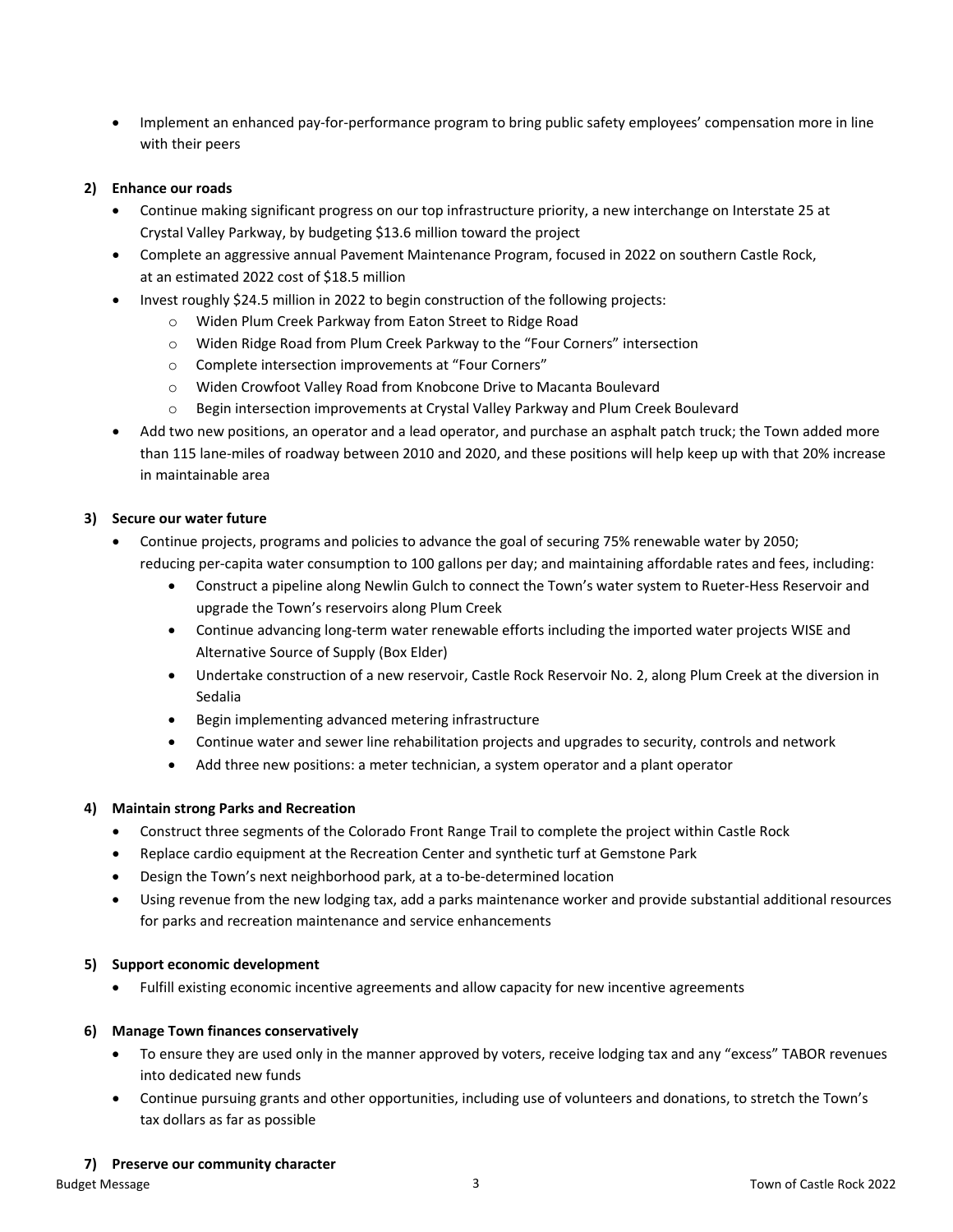- Implement a wayfinding signage program to assist pedestrians, bicyclists and motorists in Downtown Castle Rock
- Using revenue from the new lodging tax, begin planning for a program to enhance the entryways into Castle Rock using signage and other means

### **8) Other items**

- Contribute to the cost of maintaining the parking garage at the Encore development, in which the Town owns roughly half of the spots
- Retain \$50,000 in Downtown sales tax "increment" within the General Fund to assist in covering expenses related to Downtown‐area events

### **OTHER ISSUES AND WORK PLANS GOING FORWARD**

One item not yet accounted for in the budget and balanced financial plan is the Town's use of its American Rescue Plan Funds, of which \$2.8 million has been received from the federal government. Another deposit in that amount is expected during 2022, and the Town may use these funds for certain eligible expenses by the end of 2024.

Rules related to eligible uses of these funds are continuing to evolve. There is robust debate at the national level of allowing the use of these funds for road improvements. Staff is awaiting the final rules with a hope that the funds can be used toward transportation needs, which remain dominant in our community. If the final rules state the funds cannot be used toward transportation projects, staff is likely to recommend using the funds toward water or wastewater projects. Once the final rules are available, staff will bring this issue to Council as an agenda item for decision making.

Another item that Council will be asked to deliberate on in 2022 is how the Town should expend any "excess" TABOR funds brought in during 2021. The final amount of any overage will not be determined until the Town's 2021 financials are audited; staff anticipates bringing this information to Council for discussion beginning in second quarter 2022. Per voters' approval, these funds can be expended only for police, fire and roads needs.

# **FIVE‐YEAR FINANCIAL AND CAPITAL IMPROVEMENT PLANS**

Included with the 2022 Budget are the 2022‐2026 Balanced Financial and Capital Improvement plans. Some items of note within these plans:

- **Ensure outstanding public safety:** Since voters did not approve the requested financial resource of ballot question 2A, no additional positions in fire nor police are included in 2023‐2026. The departments' proposed 2022 staffing is not likely to be sustainable over this timeframe – especially as a sixth fire station is expected to be needed in northeast Castle Rock toward the end of the five‐year planning period. Staff will bring Council and the community additional information on this issue for discussion and decision‐making in 2022.
- **Enhance our transportation:** Widen Fifth Street between Gilbert Street and the "Four Corners" intersection in 2023, and widen Wolfensberger Road between Prairie Hawk Drive and Coachline Road in 2025. In 2025, widen Prairie Hawk between Wolfensberger and Melting Snow Way; widen Plum Creek Parkway from Wolfensberger to the Miller Activity Complex entrance; and construct an additional lane on the off-ramp for southbound I-25 at Plum Creek Parkway. In 2026, widen Prairie Hawk between Wolfensberger and Plum Creek Parkway.
- **Secure our water future:** Water, long‐term water, stormwater and wastewater projects totaling more than \$180 million are included over the five-year period, including water system projects of \$54.6 million; water resources/long-term water projects of \$93.6 million; stormwater projects of \$14.1 million; and wastewater projects of \$18.6 million. Already significant, projected costs could rise in the years ahead, as the Town was recently outbid by Aurora for a water rights